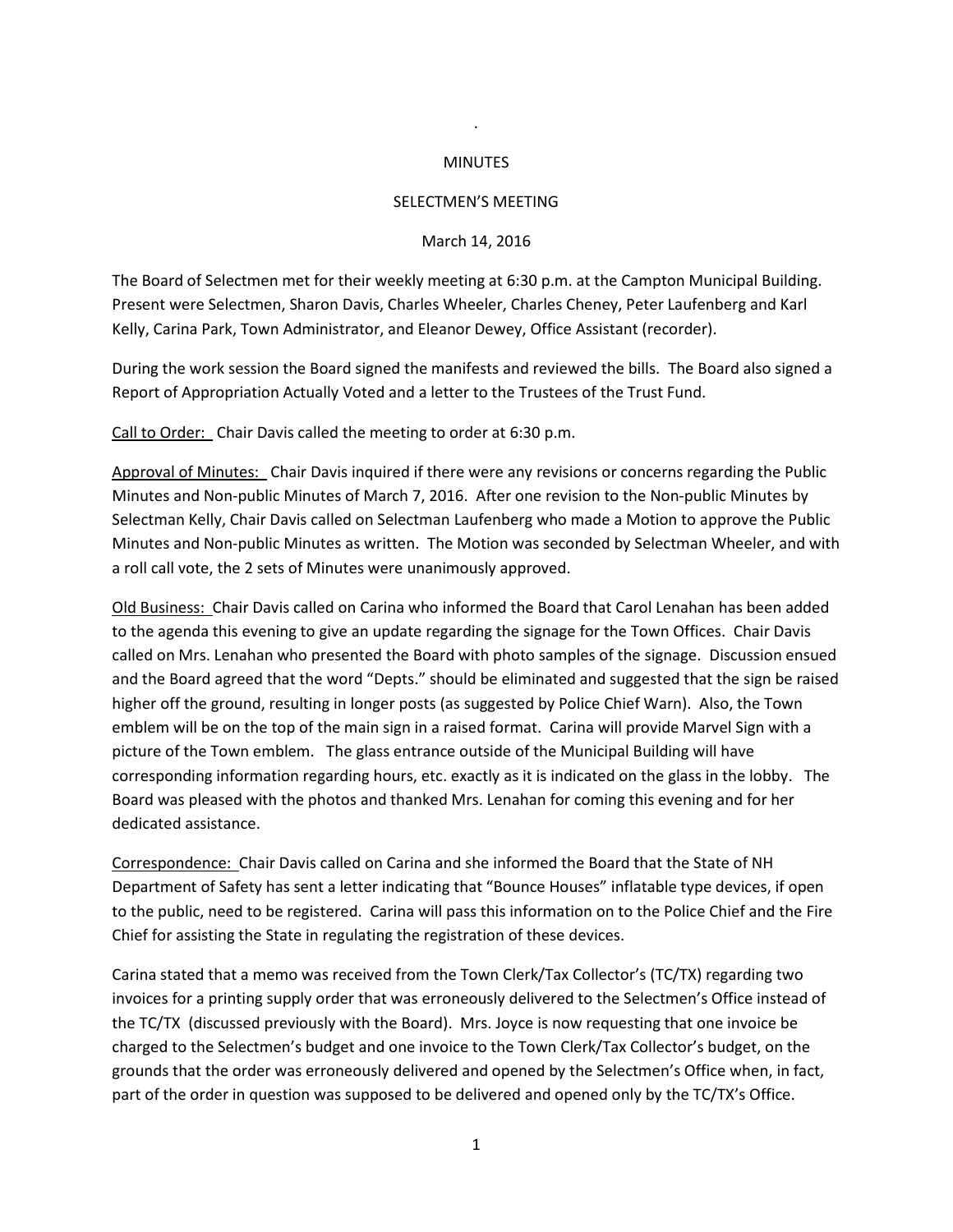**Discussion ensued, and the Board unanimously agreed that there should be trust between Departments, and therefore, the two invoices should be charged to the TC/TX's budget.** 

**New Business: Board members nominated and unanimously voted and approved the following Selectmen's Assignments for 2016:**

| Chairman:                        | Peter A. Laufenberg                  |
|----------------------------------|--------------------------------------|
| <b>Vice Chair:</b>               | Karl E. Kelly                        |
| <b>Planning Board Ex-Officio</b> | Peter A. Laufenberg                  |
| <b>Zoning Board Ex-Officio</b>   | <b>Charles Cheney</b>                |
| Park & Rec.                      | Sharon L. Davis & Charles D. Wheeler |
| <b>Tax Assurance Officer</b>     | <b>Sharon L. Davis</b>               |
| <b>Voter Set-Up Coordinators</b> | Sharon L. Davis & Karl E. Kelly      |
| Human Resources Representative   | <b>Carina Park</b>                   |

Chair Davis then turned the meeting over to Peter Laufenberg, the official Chairman of the Board of Selectmen for 2016.

Chair Laufenberg called on Carina who addressed the draft of the Town Policy Regarding Prepayment of Taxes and Credits for Overpayments. **After review, the Board unanimously agreed to forward the draft Policy to the Town Clerk/Tax Collector, as a courtesy, before the Board adopted the policy.** 

**Non-public Session in accordance with RSA 91-A: 3, II (a-i): Chair Laufenberg made a Motion to go into Non-public Session under RSA 91-A: 3, II (a-i) regarding tax deeded property, personnel and legal. The Motion was seconded by Selectman Kelly, and with a roll call vote: Selectman Laufenberg – aye, Selectman Davis – aye, Selectman Wheeler – aye, Selectman Cheney – aye, Selectman Kelly – aye, the Board went into Non-public Session at 7:05 p.m. The Board came out of Non-public Session at 7:35 p.m.**

**Chair Laufenberg continued the Public Meeting by calling on Selectman Wheeler who made a Motion to seal the Non-public Minutes. The Motion was seconded by Selectman Kelly, and with a roll call vote, the Non-public Minutes were sealed.**

Board Concerns and Directives: Chair Laufenberg called on Selectman Cheney who inquired if there is a non-payment list available regarding Beebe River Water. Carina acknowledged she has an updated spread sheet regarding non-payments. Notification letters of non-payment were discussed and it was agreed to have Carina draft a letter to inform property owners of their total delinquency. Carina also mentioned that separate shut-offs for each property will be installed by Pump Systems (according to Bob Welsh).